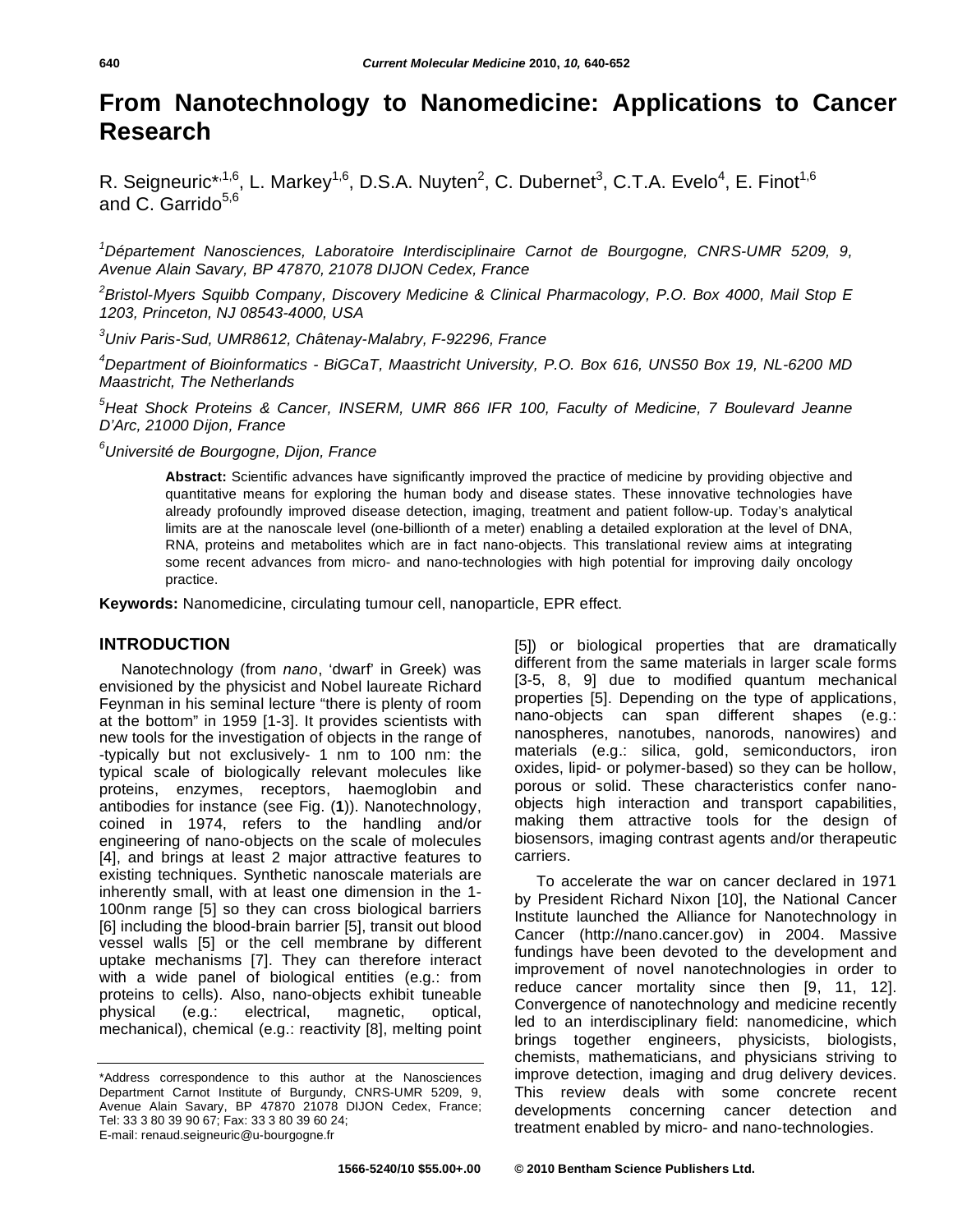

**Fig. (1).** Typical size of nano- and micro-objects (horizontal axis: log-scale) from left- to right: (a) Hydrogen atom (~0.1nm) , (b) water molecule (diameter: ~0.4nm), (c) peptide aptamer (size ~3nm), (d) lipid bilayer (thickness ~5nm), (e) protein (size ~10nm), (f) antibody (size ~10nm), (g) ribosome (diameter ~30nm), (h) human papillomavirus (diameter ~60nm), (i) mitochondrium (length ~1 m), (j) *Helicobacter pylori* (length ~3m), (k) nucleus (diameter ~3m), (l) erythrocyte (diameter ~8m), (m) mammalian cell (diameter ~20µm).

### **FROM BIOSENSORS TO CANCER DETECTION**

In the current clinical set-up, cancer detection relies mainly on the indirect quantification of proteins or the identification of a tumor mass of a few cubic millimetres already containing  $\sim 10^8$  [13]-10<sup>9</sup> [5] of cancer cells.

A "suitable" biosensor needs to fulfil many requirements including: being reproducible, sensitive, specific, label-free, fast (ideally real-time), using small volumes of reagents and samples, operating in aqueous environment, versatile, (highly) parallel, low cost and also offering the possibility of miniaturization [14-17]. In fact, the major bottlenecks in cancer detection stem from 4 limitations:

- 1. Need for direct diagnosis of low-abundance markers [18] within a wide diversity of other biomolecules from a simple -possibly noninvasive- sampling method with a low false positive rate.
- 2. Limited selectivity favouring the rationale "many markers are better than one" [14, 16, 19, 20] even though no definitive combination of biomarkers exists yet [21, 22].
- 3. Need for detecting single cancer cells, rather than conventional bulk measurements [23, 24] reporting the ensemble average of several thousands of highly heterogeneous cells.
- 4. Need for an integrated, sensitive, highthroughput and low cost diagnostic platform.

Biosensors can be decomposed into 4 first steps: (1) the biological marker (in short: biomarkers) that needs to be detected, (2) the interface, a scaffold typically using high affinity ligands that provide

specificity  $(3)$  the transducer – the sensing part of the device – which is sensitive to the presence of the biomolecule to be detected (4) the environment. Resulting analogue signals need then to be digitized, pre-processed and analysed.

### **Biomarkers: Towards Circulating Tumour Cells**

Biomarkers are biomolecules (analytes) which are selected for being sensitive reporters of a specific state or its evolution such as: predisposition to a given disease, diagnosis, prognosis, treatment efficacy and follow-up. We are multicellular organisms composed of a large diversity of elements at different levels: ~2900 endogenous or common metabolites (http://www.metabolomics.ca/),  $\sim$ 10<sup>5</sup> [25]-10<sup>6</sup> [26] proteins,  $\sim$ 22,000 [13] genes, ~300 cell types [13], 4 tissues [27], and 12 organ systems [27] offering a large -daunting- panel of potential biomarkers.

In oncology, biomarkers can be circulating tumour DNA [28], mRNA transcripts [29, 30], polysomes [31, 32], miRNA [33], proteins [34, 35], metabolites [36], autoantibodies [37], etc [38]. Sources of biomarkers have been extended within this last decade following technological improvements in detection devices (e.g.: lower limit of detection, coupling with microfluidics) contributing to a strongly growing interest in biofluids [39]. Such progresses provide access to biomarkers expressed at low amounts in a heterogeneous population not only in plasma (which is the primary clinical source of biomarkers [18]), but also: serum, saliva [39-41] and tears [42] among others, as they contain potentially relevant analytes [18, 41], while being low cost and minimally invasive to collect [41].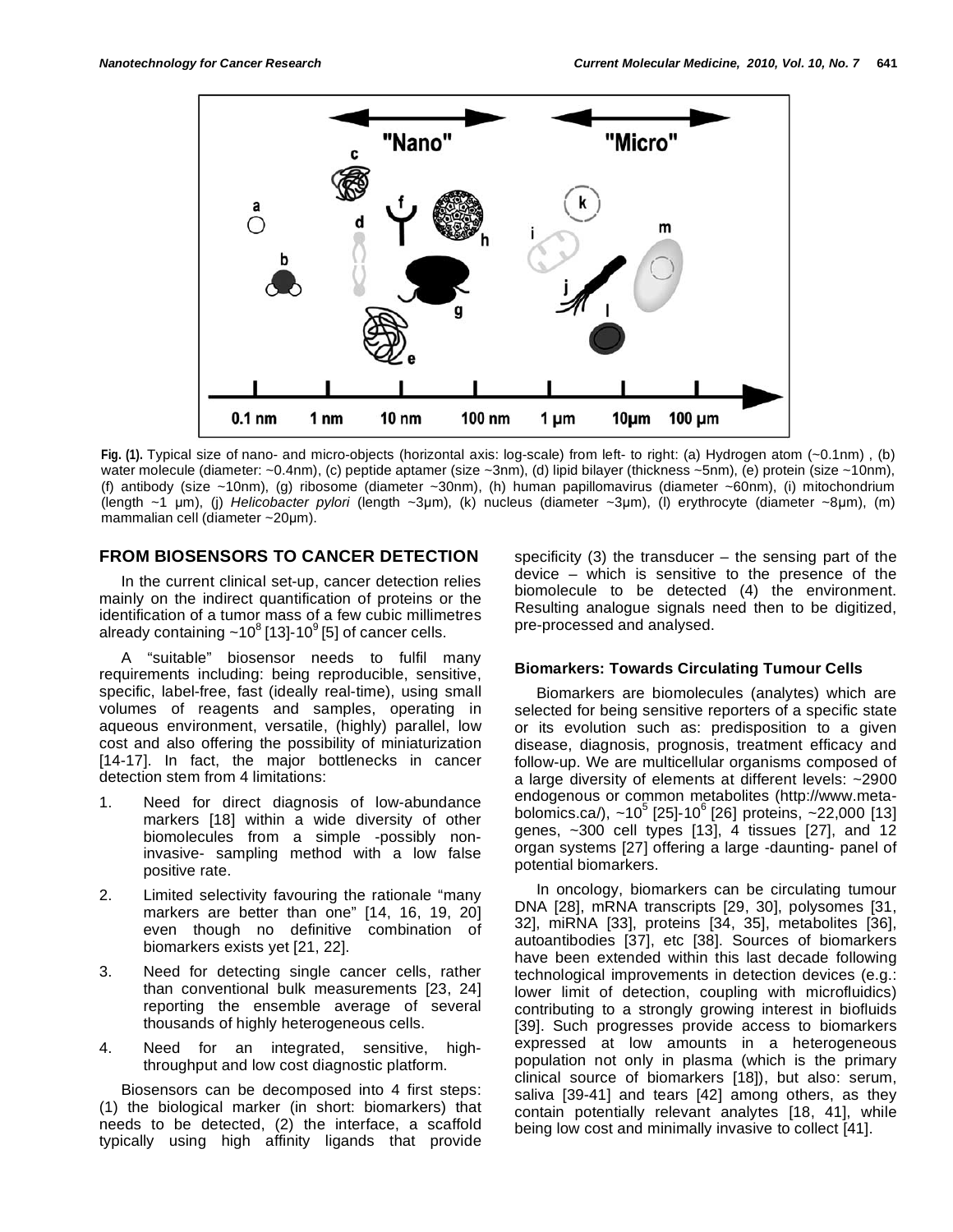Metastases, not the primary tumour, are responsible for most cancer deaths [43-45]. However, there is mounting evidence that at least in some cancer types (including breast cancer), metastasis may not be as late an event as previously thought [30, 43, 44, 46-49]. Expansion of the primary tumour is performed by clonogenic cancer cells ('seeds') which successfully disseminate *via* different routes [50] including the lymphatic and haematogenous ones [45]. They eventually settle to distant organs such as the bone marrow (a common site for their homing and survival independently of the primary tumour site [51]) liver, and lungs [52] where they keep on growing to overt metastases. Such cancer seeds include disseminated tumour cells in the bone marrow (DTCs) and circulating tumour cells (CTCs) [45, 51]. In contrast to DTCs, we will focus on CTCs which are minimally invasive to collect (thus enabling the collection of time series) from circulating blood, a tissue of major diagnostic importance [14, 53] being in contact with all organs.

A major strategy for detecting circulating tumour cells in carcinomas is based on the Epithelial Cell Adhesion Molecule or EpCAM(CD326), the first human tumour-associated antigen recognized with a monoclonal antibody [54] in the late 70's [55, 56]. This glycoprotein of ~40kDalton [57, 58], containing 2 epidermal growth factor (EGF)-like domains in its extracellular domain [54], is frequently overexpressed in many cancers including: breast, colon, gastric, lung, ovarian, prostate and renal carcinomas [54, 58, 59]. This is consistent with increasing evidence of the role of EpCAM in tumour growth and progression [54]. Moreover, EpCAM (previously identified as Epithelial Specific Antigen (ESA), one of its many former synonyms [54]) has been suggested as a useful marker for isolating subsets of enriched tumour-initiating cells which may represent cancer stem cell [51, 60-62].

For a typical mammalian cell, with a radius of  $~10\mu$ m [63, 64] (http://www.nanomedicine.com/), the maximum number of surface receptors of average radius of 5nm (covering 25% of the cell's surface) is estimated to be 4.10<sup>6</sup> from *in vivo* data [63]. The types of surface receptors a cell expresses may range from only a few  $\sim$ 10-40 (in large quantity  $\sim$ 10<sup>5</sup>) to many receptors types ~2,000-30,000 (in low quantity ~10<sup>2</sup>) [63] depending on the cell type, differentiation state and environment. Carcinoma cell line data indicates that the sensitivity of immunohistochemistry concerning the EpCAM marker may be limited. Indeed, prostate cell line PC3-9 are barely detected (~51,000 antigens) and EpCAM presence on the human bladder cancer cells T24 (~2,000 antigens) is missed [59]. Relying on flow cytometry with EpCAM to identify CTCs, a first alternative assay was developed: the CellSearch<sup>®</sup> System (developed by Immunicon Corporation in 2002 and bought in 2008 by Veridex, LLC, a Johnson & Johnson company, New Brunswick, NJ) consisting of an automated immunomagnetic enrichment step followed by interpretation of stained samples with a semi-automated fluorescence microscope. With this technique, it was shown that the mean number of EpCAM molecules/CTC was ~50,000 corresponding to a decrease by a factor 10 between primary and metastatic tissues. This has been attributed to the necessary down-regulation of EpCAM allowing the detachment of tumour cells from the primary tumour to eventually enter the circulation and form a metastasis [59]. The CellSearch<sup>®</sup> system was cleared by the FDA for metastatic breast in 2004, then for metastatic colorectal cancers in 2007. The FDA expanded its clearance in 2008 for monitoring metastatic prostate cancers, and is the most frequent system used in clinical trials nowadays to detect CTCs (see Table **1**).

The study of Cristofanilli *et al.* [65], detecting CTCs in the peripheral blood of patients with metastatic breast cancer, suggested that CTCs were an independent predictor of progression-free survival and overall survival [66]. Additional patient data may further expand its application to a broader spectrum of cancers.

Detecting reliably rare events -a single circulating tumour cell in a background of as many as 10 $^9$  normal blood cells is challenging [67-69].

| <b>Total No of Patients</b> | <b>Stage</b> | <b>Cancer Type</b> | <b>Recognition</b>  | <b>Technique</b>   | Assay          | Year | Reference |
|-----------------------------|--------------|--------------------|---------------------|--------------------|----------------|------|-----------|
| 964                         | Metastatic   | Prostate           | EpCAM               | Cytometry          | CellSearch     | 2004 | [134]     |
| 177                         | Metastatic   | <b>Breast</b>      | EpCAM               | Cytometry          | CellSearch     | 2004 | [65]      |
| 164                         | Cancer       | Melanoma           | <b>MCSP</b>         | Cytometry          | ImmunoMagnetic | 2004 | [135]     |
| 177                         | Metastatic   | <b>Breast</b>      | EpCAM               | Cytometry          | CellSearch     | 2006 | [136]     |
| 138                         | Metastatic   | <b>Breast</b>      | EpCAM               | Cytometry          | CellSearch     | 2006 | [137]     |
| 144                         | Cancer       | Various            | 52 markers screened | Nucleic-acid based | RT-PCR         | 2007 | [138]     |
| 116                         | Metastatic   | Various            | <b>EpCAM</b>        | Cytometry          | CTC-Chip       | 2007 | [68]      |
| 231                         | Metastatic   | Prostate           | EpCAM               | Cytometry          | CellSearch     | 2008 | [66]      |
| 164                         | Metastatic   | Prostate           | EpCAM               | Cytometry          | CellSearch     | 2009 | [139]     |
| 155                         | Cancer       | Prostate           | PSA/PSMA            | Nucleic-acid based | RT-PCR         | 2009 | [140]     |

**Table 1. Examples of Relatively Large (Patient Population >=100) Single Studies Assessing Circulating Tumour Cells (Pubmed Search, from 2004/09/19 Until 2009/02/17)**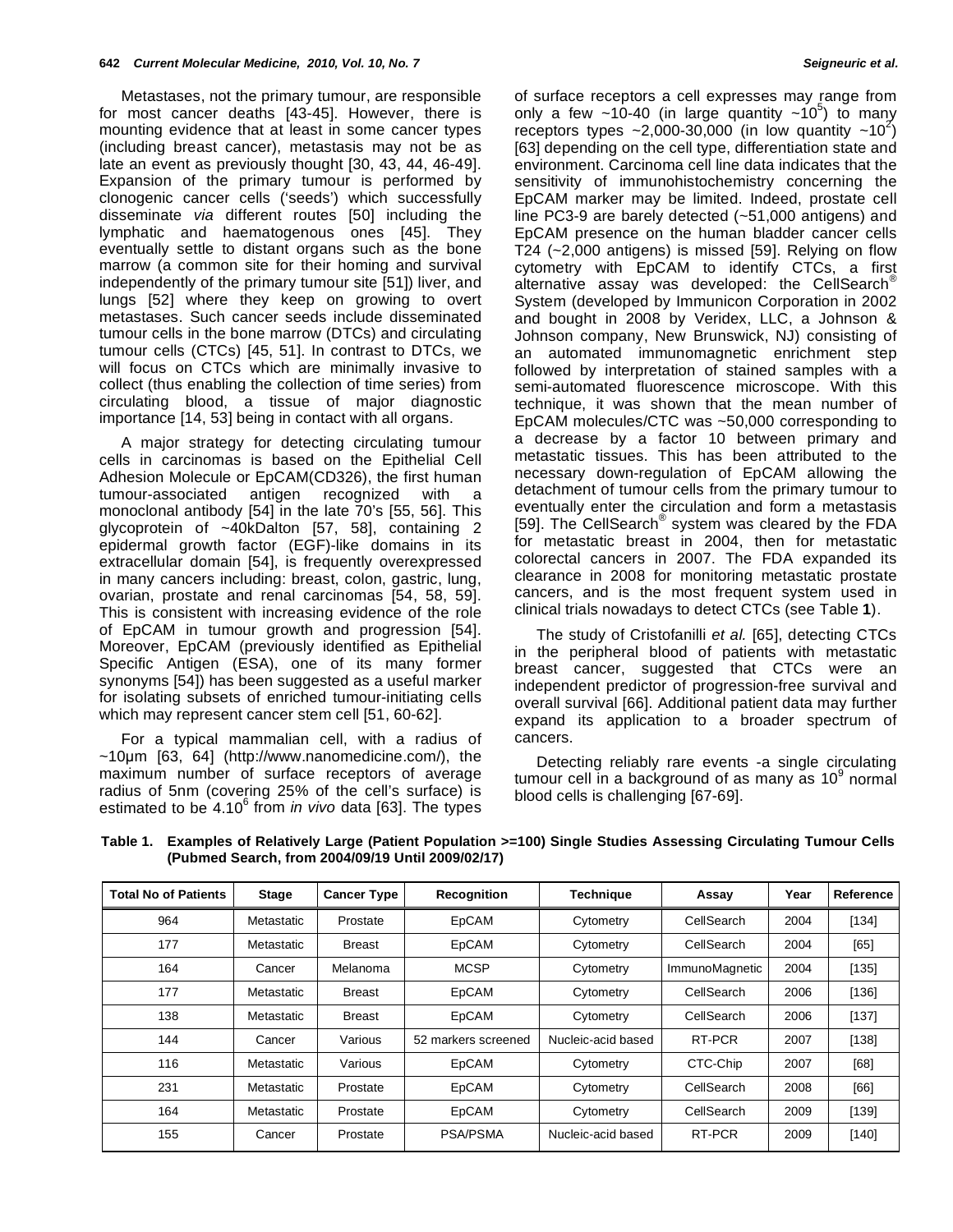The CTC chip developed by Nagrath *et al*. (see Table **1**), also functionalized with EpCAM antibodies, is capable of detecting CTCs in lower concentration, higher purity and yield in a panel of non-haematologic cancers [68]. The CTC chip (with EpCAM antibodies) was also implemented in a small clinical trial (n=27), identifying patients with metastatic non-small cell lung cancer that may develop drug-resistance to therapy [70]. Performing molecular analysis on DNA recovered from the CTCs, the authors were able to identify EGFR mutations. Although the dataset was limited, this study suggests some of the potential for providing precious molecular information concerning CTCs.

### **Interface and High-Affinity Ligands**

Biosensors' interfaces are composed of a scaffold of chemical molecules with high-affinity ligands on the outer layer. The role of the interface is to link the highaffinity ligands to the transducer but also to play the role of a spacer between the sensing surface and the biomarker. This is necessary to permit or ease threedimensional molecular recognition between the analyte and the ligand. For instance, in the BIAcore® context, the role is played by a non-specific polymer, *Carboxymethyl Dextran* (a branched polysaccharide made of several glucose molecules). This functionalization is not optimum because the large thickness of the Dextran matrix (~100 nm thick) inherently limits the sensitivity of the technique (which decreases exponentially from the surface with a 1/e reduction in  $\sim$  500 nm) hence a sub-optimal signal-tonoise ratio [71]. Although in most cases it is not an issue, this limitation may be reached in the case of very low molecular weight biomarkers (<100Da). Finally, the Dextran matrix is suspected to have a non-neutral role in measurements which may limit reproducibility [71]. There is an increasing interest in other scaffolds using a poly(ethylene glycol) or PEG layer. PEG is a linear polymer or oligomer with a molecular weight ranging essentially from 200Da to 20kDa. Different functional groups can be linked at each chain end, making it a versatile non-fouling strategy widely used for biosensing but also for the vectorization of drugs as it reduces non-specific binding [72, 73].

Aptamers (derived from Latin *aptus* 'fitting' and merged with the Greek *meros* 'part') are novel and particularly interesting class of high affinity ligands, with the ability to bind to a variety of targets including peptides, enzymes, antibodies and cell surface receptors. Peptide aptamers are short single stranded sequences of amino acids (e.g.:  $~10$ ) derived from combinatorial libraries through selective targeting in a process known as Systematic Evolution of Ligands by Exponential enrichment (SELEX). An example composed of a thioredoxin scaffold (dark gray) and a variable region of a few amino acids (light gray) is depicted in Fig. (**1c**). Peptide aptamers offer unique benefits compared to other ligands, in that they bind with high affinity and selectivity, are easily and quickly synthesized using *in vitro* techniques, are stable [7476]. Peptide aptamers can be chemically synthesized. They are not immunogenic or toxic and have a good clearance from the system. This abrogates the risk of carrying disease (unlike antibodies) as well as the need of specific ethical considerations in their production.

DNA, RNA and peptide aptamers are small [75] (~10-20kDalton [9]) compared to antibodies (typically ~150kDalton [63, 77]). This is a very attractive feature for biosensors (so called "aptasensors"), but also as targeting modalities for either imaging contrast agent or nanovectorization [76].

### **Transduction Schemes for Biosensors**

Biosensors are designed so that the presence of a biomarker of interest induces a detectable shift of the signal (e.g.: change in mass, optical refractive index, resonance frequency). The transduction layer is responsible for the sensitivity of the device, sometimes enhanced by a label (e.g.: fluorescent or radioactive). Label-free transducers are either based on: (1) electrochemistry, (2) mechanics or (3) optics as depicted in Fig. (**2**).

Electrochemical sensors assess electron transfer between electrodes and species in solution (e.g.: based on changes in potential, current or impedance). Nanowires, with diameters between 10-20nm [17], are highly sensitive to changes in chemical potential with demonstrated ability to sense single or small panels of cancer serum biomarkers [78]. They are however limited by Debye screening [17, 78].

Mechanical transducers include surface acoustic wave, microcantilever and quartz crystal microbalance. Their limit of detection is in the low ng/cm<sup>2</sup> range [79]. The most promising transduction scheme seems to be microcantilevers since they can operate in liquid environment. These springboard-like microstructures (typical size: several hundreds of  $\mu$ m in length,  $\sim$ 100 $\mu$ m width and 0.3-4 thick) [80] could detect prostatespecific antigen (PSA) in a controlled environment [81]. Limitations may arise from a lack of reproducible immobilization for antibodies and irreversible cantilever bending at room temperature following protein-antibody binding [17].

Label-free transduction by optical means relies on surface plasmon resonance (SPR) and ellipsometry. By far the most common transduction scheme is the surface plasmon resonance as integrated in the popular BIAcore® apparatuses. This approach is well established for characterizing biomolecular interactions, resulting in a large and increasing panel of SPR devices available such as Autolab, Lumera, GenOptics, Mivitec and Sensata sensors among others. With a limit of detection in the low ng/cm<sup>2</sup> range [82, 83], there is also a strong interest in this promising optical approach for biomarker detection [78]. As the signal decays exponentially from the gold surface within the first 200nm [84] probed, the closer to the sensing surface, the higher the signal. Therefore, reducing the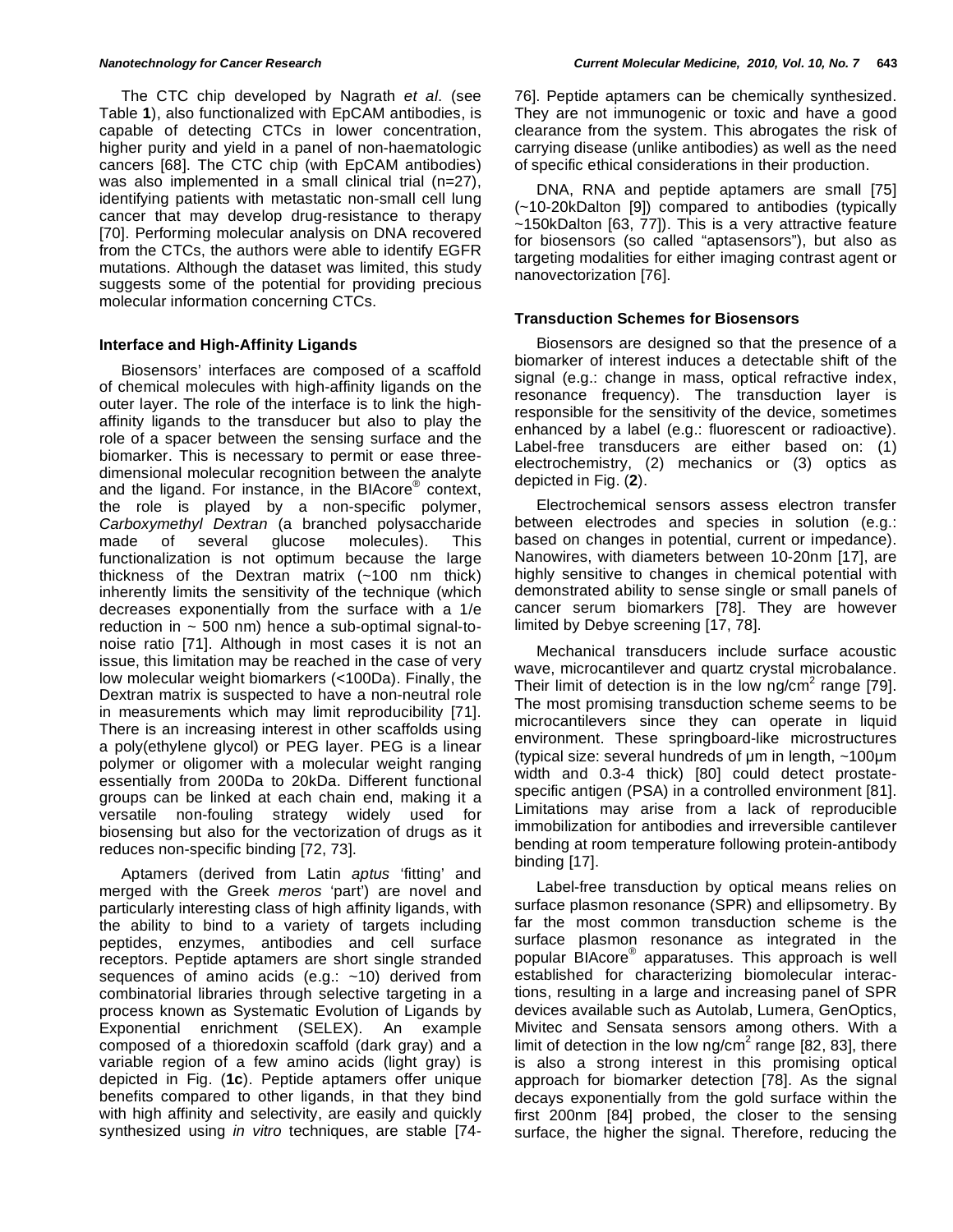

Fig. (2). Examples of label-free biosensors with a limit of detection in the low nanogram/cm<sup>2</sup> range currently under investigation for cancer research. High-affinity ligands are coupled to the transducer using a linker (e.g.: PEG). Therefore, upon binding, biomarkers of interest are detected by the induced signal variation from (**A**) a mechanical, (**B**) an electrochemical or (**C**) and (**D**) an optical origin. SPR: Surface Plasmon Resonance, SERS: Surface Enhanced Raman Scattering. In case (**A**), (**B**) and (**C**), specificity is provided by the high-affinity ligands whereas in example (**D**), a spectrum provides a chemical fingerprint. See text for further details.



distance to, or the size of, the high-affinity ligand is important. Another caveat of SPR biosensors is its limited number of channels. An alternative is SPR imaging (SPRi), which consists in combining a chargecoupled device (CCD) camera. The improvement in the spatial resolution is substantial: a hundred of channels [85] or a thousand of sensing spots [82, 86] but well below the level of multiplexing achieved with microarray technology (several tens of thousands of features assessed in parallel). Discovered in 1928, the optical Raman Effect is inherently weak, with crosssections ~10<sup>-25</sup>-10<sup>-30</sup>cm<sup>2</sup> whereas fluorescence crosssections are ~10<sup>-16</sup>-10<sup>-17</sup>cm<sup>2</sup> [87, 88]. Thanks to nanotechnology, it has been revisited and enhanced by several orders in magnitude  $(>10^6 \, [87])$  since the 70's, making it an attractive sensor nowadays [42, 87, 88]. The Surface Enhanced Raman Scattering (SERS) is considered a powerful approach potentially able to reach single molecule detection [89]. Localized surface plasmon resonance requires a nanopatterned metal surface (e.g.: silver or gold) to exacerbate the electromagnetic field [89] in so-called "hot spots". Rough metallic substrate can be obtained by bottom-up (e.g.: aggregated nanoparticles of 10-100nm in diameter [42]) or top-down (e.g.: electrochemistry, lithography) approaches. Key advantages of SERS are that measurements: (1) are non-destructive, (2) operate in liquid environment, (3) require little or no sample preparation, (4) do not necessarily require highaffinity ligands. The SERS signal provides vibrational spectra (i.e. chemical fingerprints), enabling the characterisation of biomarkers of interest thanks to chemometrics and machine learning algorithms [89]. Among the recent applications of SERS to cancer research, one can mention gold nanorods conjugated to anti-epidermal growth factor receptor antibodies to discriminate cancer cells human oral squamous cancer cells from human nonmalignant epithelial keratinocyte cells [90].

### **Microfluidics**

Within these last few years, a microfluidics approach applied to cancer research is gaining interest [51]. Microfluidics devices, a spinoff from the microtechnologies, were first created in the 1990s for electrophoresis and offer a panel of interesting features for biological and medical applications [14, 91]. For these purposes, the most common material is the poly(dimethylsiloxane) or PDMS [92, 93]. It is non-toxic to cells, optically transparent, flexible and impermeable to water (but permeable to gases) [94, 95]. The microstructures obtained with this elastomeric polymer  $(e.q.:$  channels) are in the 1-1000 $µm$  range and 100nm-100um for lateral and vertical dimensions respectively [92, 93]. The volume of fluids within the channels can thus be very small -usually in the order of nanoliters- which is 6 orders of magnitude less than what is normally used for ELISA tests, for instance. As a consequence, the necessary amount of reagents and analytes is reduced: a significant improvement for expensive reagents and/or samples. Moreover, the detection is faster: seconds compared to several hours required in ELISA tests, a key improvement for detection. In addition, the fabrication techniques used to construct microfluidics devices are relatively inexpensive [96] and are very amenable both to highly elaborated, multiplexed devices and also to mass production. In a manner similar to that for microelectronics, microfluidics technologies enable the fabrication of highly integrated devices for performing several different functions on the same substrate chip [14, 97]. Micro-fluidics are by definition suited for handling living cells (which typical diameter is a few micrometers [63]) in a three-dimensional (3D), biologically relevant environment [92]. Microfluidic platforms are attractive strategies for developing assays (e.g.: diagnostics) and methods of cell culture, or drugs screening. One of the long term goals in the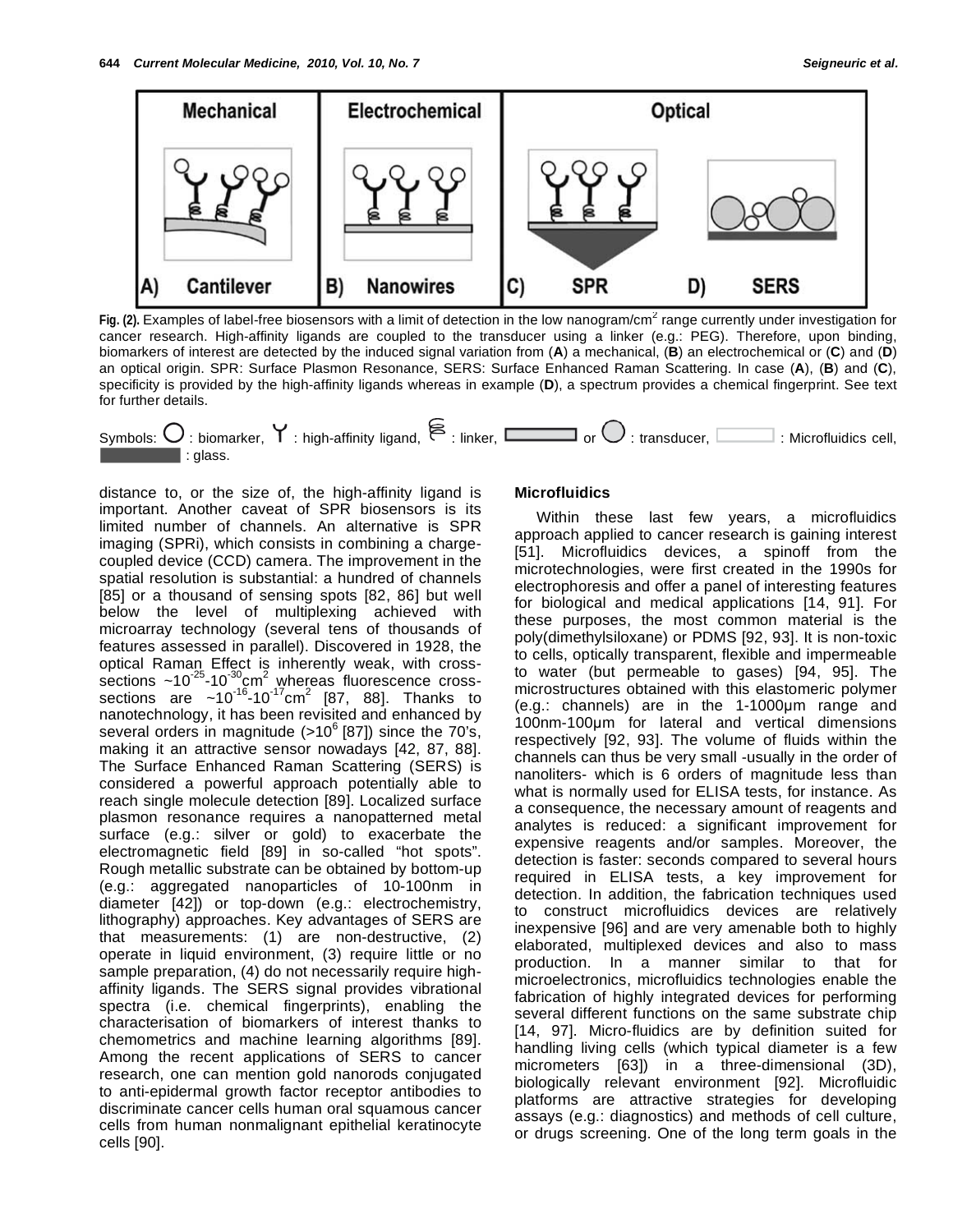field of microfluidics is to create integrated labs-on-chip (loc), point-of-care devices (poc), and micro-Total Analysis Sytems (μTAS) for home and bedside use, thereby eliminating time consuming laboratory analysis procedures [83, 91].

A key advantage of microfluidics is its ability to mimic and control biological microenvironments [98, 99]. Cells (and to a lesser extent proteins) are indeed quite sensitive to a variety of cues [100, 101]. Hence the local control [102] of temperature, the composition of solutions but also shear stress are of a paramount importance [68, 103, 104]. Microfluidics offers interesting alternatives to current methods (e.g.: Petri dish, microtiter plates), which are in general macroscale techniques (dimensions ~cm and larger) and afford a limited degree of microenvironmental control [105]. Approaches to mimic tumors in a microfluidics environment are emerging. Such threedimensional *in vitro* tumour models bridge the gap between 2D cultures and animal experiments [101] and represent an important tool for a better understanding of tumor growth and the optimization of intratumoral drug delivery [106] for instance [101].

## **CANCER TREATMENT**

Once cancer has been diagnosed, treating the disease mostly relies on surgery, radiotherapy and chemotherapy, separately or in combination. Nanotechnology represents a great hope to improve cancer treatments by acting at least at two main levels: conferring new properties to a pharmaceutical agent (increased stability, modified pharmacokinetics, decreased toxicity…) and targeting the agent directly to the tumour. The first strategy provides a means to revisit selected new molecular entities which failed in the development process due to poor pharmaceutical properties (i.e.: ~40% of new molecular entities [107]). The goal is thus to increase the therapeutic index of known drugs [9, 108]. A major bottleneck of chemotherapy (e.g.: systemic injection, oral administration) is the relative lack of specificity of anticancer drugs which affect tumour but also normal tissues, triggering undesirable side-effects. It is indeed estimated from *in vivo* data that out of 100,000 molecules administered intravenously, only 1 to 10 actually reach their target [15]. The use of drug delivery systems (DDSs), composed of a nanocarrier and its therapeutics, dramatically changes the physicochemical properties of the drug as well as its biodistribution [108]. This is particularly relevant in the case of very active drugs whose interest in the clinics is limited by their toxicity on vital organs (heart, kidneys, bone marrow…), but it may also provide new delivery options for existing drugs which are about to be offpatent [2]. The opportunity offered by nanotechnology is to take advantage of the leaky neovasculature of the tumour (i.e.: passive targeting), and possibly also of high-affinity ligands to target the tumour with a DDS (i.e.: active targeting) and deliver the drug locally, minimizing side effects.

### **EPR Effect**

In the mid-80's, it was found that both primary and metastatic tumours exhibited anatomical and pathophysiological abnormalities which may improve drug delivery's efficacy by a mechanism called the Enhanced Permeability and Retention (EPR) effect [109]. When the growing tumour (~2mm in diameter) has activated the angiogenic switch, new vessels are being formed to supply oxygen and nutriments. However, since tumour cells have a more rapid proliferation rate than cells that form blood capillaries [110], the newly formed vasculature greatly differs from the normal one as it is dilated, irregular in shape, and leaky or defective, due to poorly organized endothelial cells which create large fenestrations [111, 112]. This contributes to the observed spatial and temporal heterogeneity in blood flow. A possible strategy to circumvent this problem and improve drug delivery consists in restoring the balance between an overexpression of proangiogenic molecules (e.g.: vascular endothelial growth factor or VEGF, a glycoprotein of ~45kDalton [13]) and an underexpression of antiangiogenic molecules (e.g.: thrombospondin) in the endothelial cells [113]. This vascular normalization potentially leads to the restoration of structurally and functionally normal tumour vessels improving the delivery of oxygen and drugs, for radiotherapy and chemotherapy respectively, before tumour vasculature destruction [113]. However, without intervention, pressure caused by proliferating cancer cells forces vessels apart, reducing vascular density and creating areas of chronic hypoxia (when cells are distant from capillaries >70μm [114] but less than  $180 \mu m$  [115]), decreasing blood and lymphatic flow. Altogether, these features create a tumour microenvironment with increased interstitial fluid pressure, hypoxia and acidosis. The large holes in the endothelial walls combined with a poor lymphatic drainage and a slow venous return result in a major leakage of blood and its components into the *tumor* ("swelling", in latin) tissue. Taking advantage of this EPR effect [108, 111, 112, 116] (see Fig. (**3**)), DDSs can progressively but selectively build up in the tumour to deliver drugs with local concentrations 10-50 fold higher compared to normal tissue [111] or 10 fold and more compared to the same dose of free drug [108]. The drug is then released in the vicinity of the tumour cell and taken up into the cell.

The EPR effect can be increased with factors inducing tumour vascular permeability (e.g.: vascular permeability factor) or vasodilatation (e.g.: nitric oxide). Alternatively, taking advantage of the lack of smoothmuscle layer in tumour blood vessels, induction of a hypertensive state can exacerbate the EPR effect due to the vasoconstriction in healthy organs [111].

Drugs need to be stable in plasma for long durations since the EPR effect is cumulative, implying a long half-life and stealth feature to escape the elimination by the reticuloendothelial system or immune system [111]. Once delivered, such drugs must remain in tumour tissues for several days or months [111].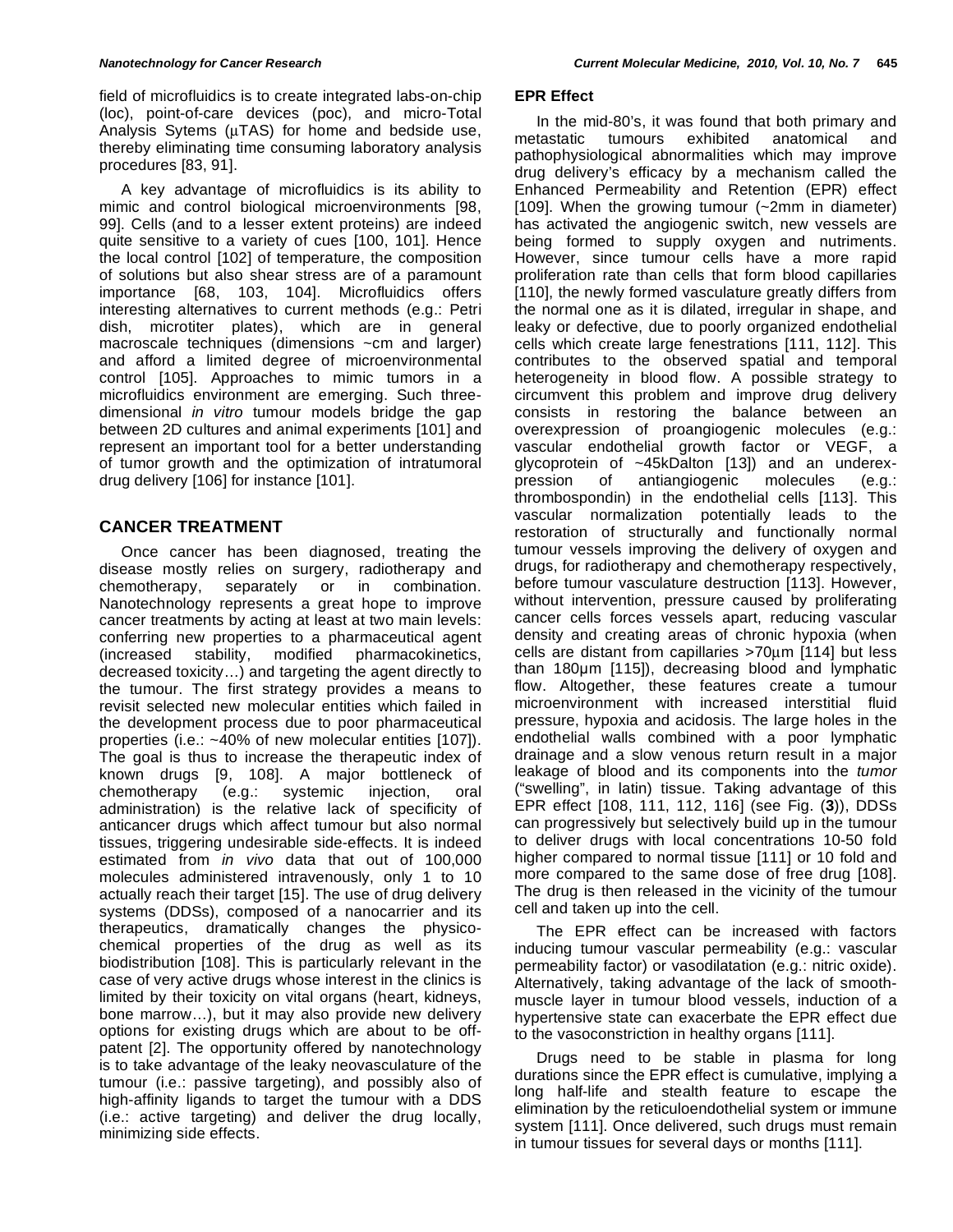

**Fig. (3).** Enhanced Permeability and Retention (EPR) effect: Systemic injection of nanoparticles can take advantage of the leaky nature of tumor vasculature: **A**) Passive EPR effect: nanoparticles with appropriate sizes tend to build-up preferentially in the tumor versus healthy tissue. Such nanoparticles can be loaded with contrast agents (squares) and/or drugs (circles) which are then delivered in the vicinity of cancer cells. **B**) Active EPR effect: nanoparticles targeted with high-affinity ligands (e.g.: fragments of antibodies or aptamers) can more selectively reach the tumor and be taken-up by cancer cells enabling intracellular drug delivery.

Targeted or non-targeted nanoparticles can be loaded with different drugs and/or contrast agent for chemotherapy and/or imaging purposes. The surface of functionalized nanoparticles can be decorated with "stealth" moieties such as polyethylene glycol (PEG), and high-affinity ligands for improved targeting specificity.

|  |  |  | Symbols: $\Box$ : normal cell, $\Box$ : cancer cell, $\Box$ : bare nanoparticle, $\Box$ : drug A, $\Box$ : drug B, $\Box$ : contrast agent A, $\Box$ : |  |  |  |  |
|--|--|--|--------------------------------------------------------------------------------------------------------------------------------------------------------|--|--|--|--|
|  |  |  |                                                                                                                                                        |  |  |  |  |

contrast agent B,  $\approx$ : PEG,  $\blacktriangledown$ : high-affinity ligand,  $\sim$  : targeted nanoparticle.

After separation from the nanocarrier, delivery of drugs within the intracellular space is often limited by the uptake by endocytosis, receptor-mediated or not. Uptake of drugs by diffusion may also occur but at a slower rate [111].

#### **Nanoparticles**

In oncology, clinically useful nanoparticles (NPs) have a diameter ~10-100nm [117] and are filled with drugs to provide new means of vectorization. This enables improving solubility which can be used either to revisit an existing drug with poor solubility or to protect the active molecule until it reaches the desired site of action. An additional advantage of NPs may be their increased loading capacity compared to molecular vectors. For instance, a 70nm NP can contain ~2,000siRNA drug molecules whereas antibody conjugates have less than 10 [78]. NPs can also be filled with contrast agents for imaging purposes.

Due to their small size, if properly designed, NPs can cross physiologic barriers, delivering drugs in normally inaccessible sites with classical means [2]. Utilization of NPs as vectors to target the tumour requires passing through neovessel's pores with diameters <1μm range [2, 9]. *In vivo* data from mice bearing human xenografts indicate pore diameters between 400-600 nm [118]. However, NPs with a diameter >200nm are not suitable since they activate the complement system which clears them [2].

The first nanocarrier, described about 40 years ago, was a liposome [9]. Liposomes, either natural or synthetic, can carry hydrophilic and hydrophobic molecules. The first FDA approved DDS was a liposome encapsulating doxorubicin. Nowadays, a large panel of NPs of different natures exists (see Table **2**), some already approved by the FDA [117]. Polymeric nanoparticles may provide the most promising nanovectors for drug transportation. Among them, biodegradable ones are of particular interest since they can be metabolized and removed from the body [9]. An interesting example is the case of PLGA in which the relative amount of PLA (polylactic acid) and PGA (polyglycolic acid) can provide PLGA polymers with tuneable biodegradable properties. Adding polyethylene glycol (PEG) to the DDS's surface offers a hydrophilic "stealth" coating [9, 119].

To exacerbate the EPR effect and enhance intracellular uptake, high-affinity ligands can be functionalized on DDSs (so called active targeting).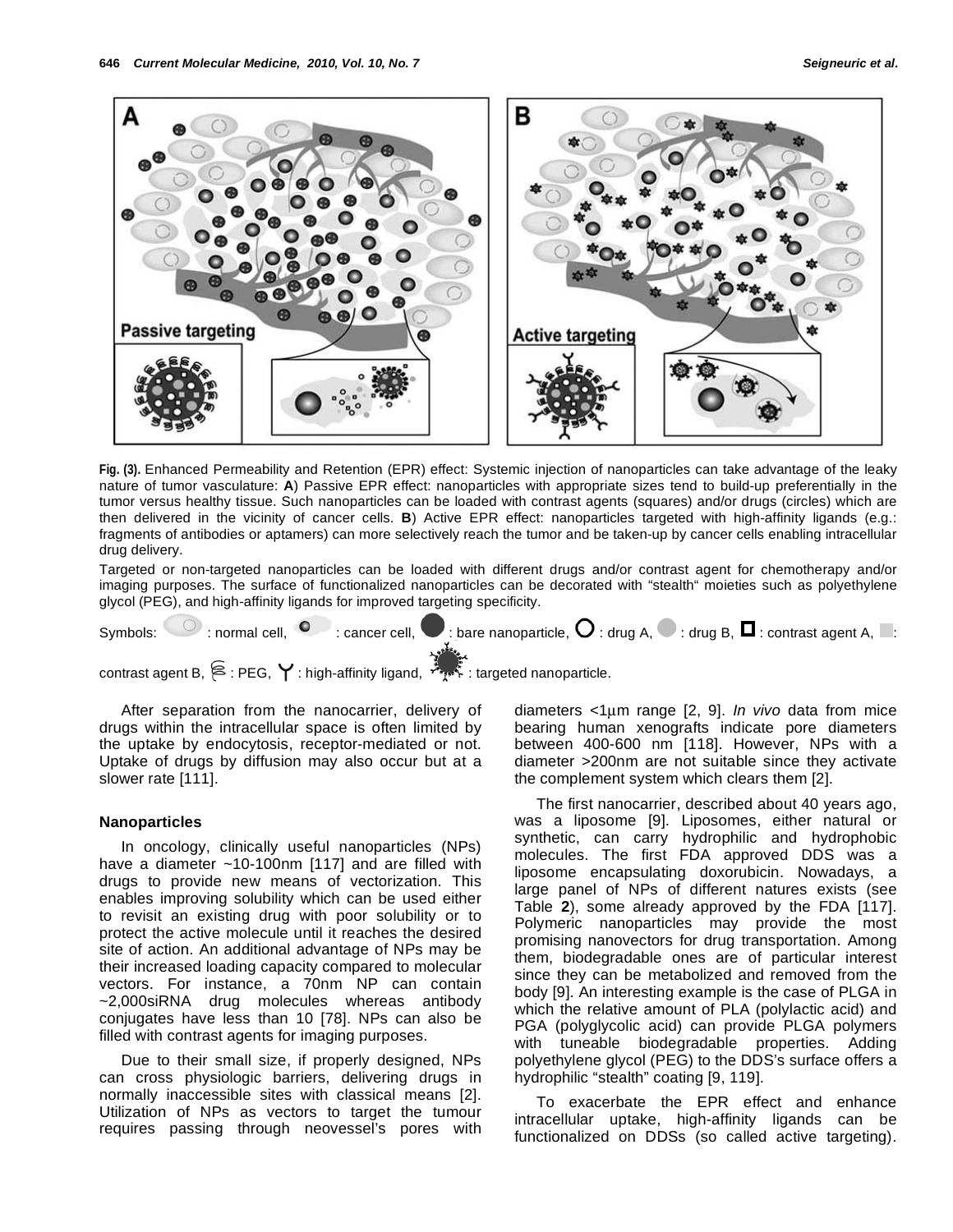Small targeting moieties are suited so that single chain antibodies (with molecular weight ~30kDa [77]), antibody fragments, peptides, peptide aptamers, folates, or sugars represent strategies often encountered [2, 9, 120].

Nanotechnology-based cancer drugs currently in clinical trials include liposomes, albumin-based, polymer-based, micelle and gold nanoparticles (Table **2**).

Doxorubicin is an anticancer drug from the family of anthracyclins that inhibits the synthesis of nucleic acids within cancer cells. Its drawbacks include cardiotoxicity and myelosuppression [120]. PLGA nanoparticles conjugated with doxorubicin (diameter of 200-250 nm) have been investigated [120]. However, the current formulation is doxorubicin in PEG-coated liposomes [78, 121, 122] (~100nm of diameter, http://www.doxil.com/) known as Doxil<sup>®</sup> (Ortho Biotech Products) or Caelyx<sup>®</sup> (Schering-Plough) schematically represented in Fig. (**4A**). The cardiotoxicity of liposomal doxorubicin is decreased thanks to the DDS which reduces the peak cardiac level of the drug [108] resulting in more than 350 ongoing clinical trials (www.clinicaltrials.gov).

Paclitaxel (Taxol®, Bristol-Myers Squibb) belongs to the taxane drug family like Docetaxel (Taxotere®, Sanofi Aventis). Paclitaxel promotes cell death by increasing the polymerization of tubulin hence provoking the disruption of cell division's dynamics [120]. This microtubule-stabilizing agent is however poorly soluble in aqueous solutions so its formulation includes Cremophor EL (polyethoxylated castor oil) and ethanol [123]. The former being cytotoxic and exhibiting side effects, new formulations were sought. Among them, different sizes of biodegradable nanoparticles made of PLGA [120]. Current formulations include a 130 nm albumin-bound particle form of paclitaxel (Abraxane®, Abraxis Bioscience), administered without the use of other excipients [123]. Abraxane®, schematically represented in Fig. (**4B**), targets tumors through the endothelial gp60 receptor and the albuminbinding protein overexpressed in a majority of tumors: the Secreted Protein Acidic and Rich in Cysteine (SPARC) [124] and was shown to be twice as effective as Taxol<sup>®</sup> [2]. Other formulations have been developed, including the Paclitaxel loaded polymeric micelle (Genexol-PM® , Samyang), a taxane formulations that do not require Cremophor EL as a solubilizer [125] which is shown in Fig. (**4C**).

In the context of DNA topoisomerase I inhibitors, XMT-1001 (Mersana Therapeutics) is a novel polymeric pro-drug derivative of camptothecin. Camptothecin is chemically tethered to a hydrophilic, biodegradable polymer (see Fig. (**4D**)). This strategy has improved the solubility and pharmacokinetics of Camptothecin, resulting in a Phase I clinical trial [126].

Contrasting with examples based on hollow or porous nano-objects (e.g.: liposome, micelle), solid gold nanoparticles (with diameter ~30nm [124]) were functionalized with recombinant human tumor necrosis factor alpha (TNFalpha), giving rise to Aurimune® (CytImmune Sciences), represented in Fig. (**4E**). The surface of colloidal gold NPs are pegylated so that the therapeutic payload travels safely through the blood stream avoiding immune detection and is preferentially delivered to the site of disease (http://www.cytimmune. com/).

In order to improve drug bioavailability, different means for triggering drug release are currently under investigation. Activation of the drug can either depend on endogenous properties such as abnormally low pH values or exogenous cues like temperature, magnetic field, light, radiofrequency, or presence of an analyte [9, 108].

Drug delivery systems are designed to accumulate preferentially in the tumour (10 fold higher or more [111]), but a portion of them also accumulates in the host. After intravenous injection of a DDS, the most frequent side-effect seems to be a hypersensitivity

| <b>Nanoparticles</b> | Name (Synonym)                                | <b>Therapeutic Agent</b>                         | Stage of<br><b>Development</b> | <b>Cancer Types</b>                                         |  |  |
|----------------------|-----------------------------------------------|--------------------------------------------------|--------------------------------|-------------------------------------------------------------|--|--|
| Liposome             | Doxil®                                        | Doxorubicin hydrochloride                        | FDA approved                   | Several trials assessing different types<br>of solid tumors |  |  |
| Albumin-based        | Abraxane®<br>(ABI 007)                        | FDA approved<br>Paclitaxel                       |                                | Several trials assessing different types<br>of solid tumors |  |  |
| Polymer-based        | XMT-1001                                      | Camptothecin                                     | Phase I                        | Solid tumors                                                |  |  |
|                      | Paclical <sup>®</sup>                         | Paclitaxel                                       | Phase III                      | Ovarian                                                     |  |  |
| Micelle              | Genexol®                                      | Paclitaxel                                       | Phase III                      | <b>Breast</b>                                               |  |  |
|                      | Paclitaxel-Loaded<br><b>Polymeric Micelle</b> | Paclitaxel                                       | Phase I/II                     | Ovarian                                                     |  |  |
| Gold                 | Aurimune <sup>®</sup><br>$(CYT-6091)$         | Recombinant human tumor<br>necrosis factor (TNF) | Phase I                        | Solid tumors                                                |  |  |

**Table 2. Applications of Different Types of Nanoparticles as Drug Delivery Systems for Treating Solid Cancers from http://www.cancer.gov/ (Last Access 28th of October 2009)**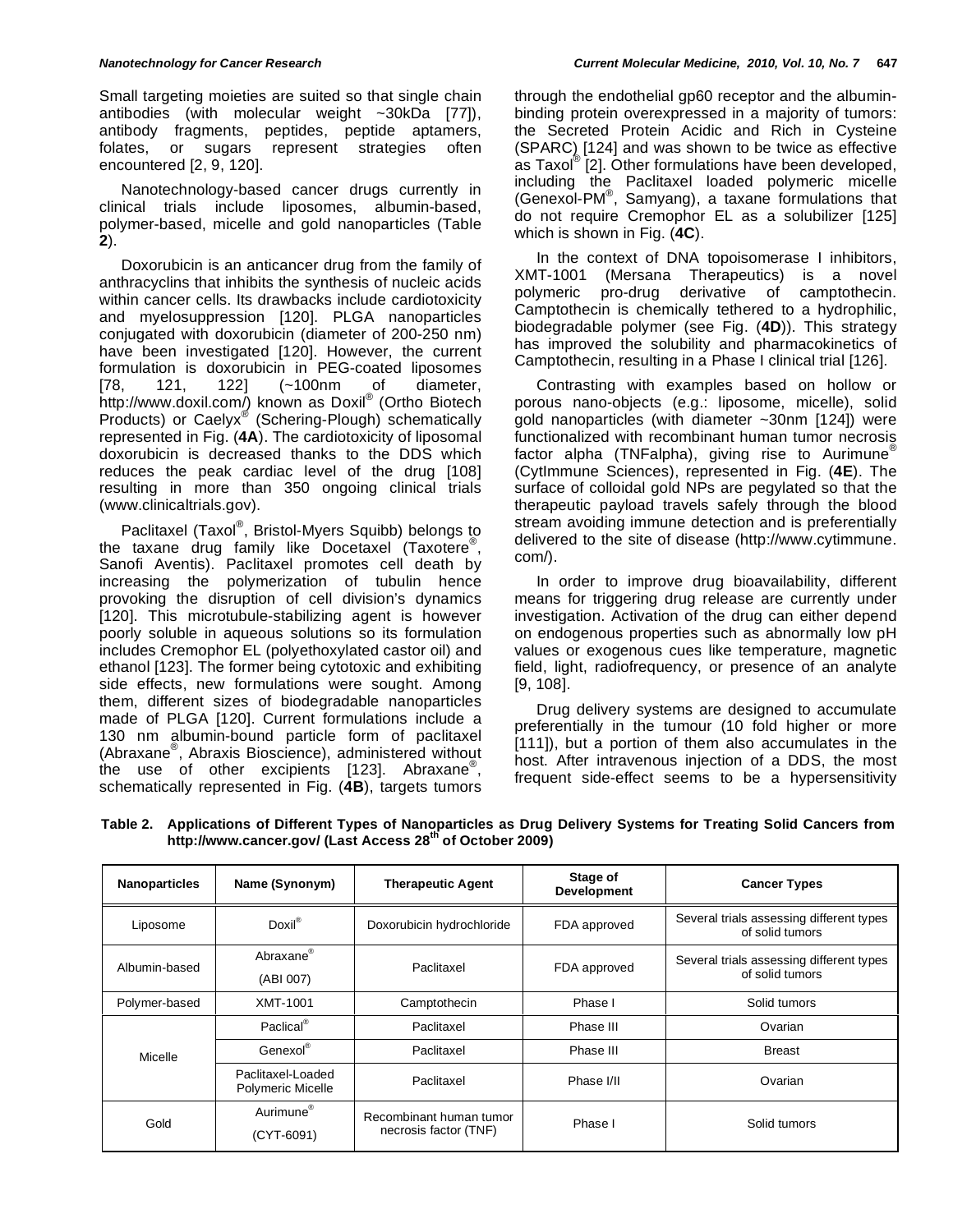

**Fig. (4).** Schematic of the different classes of drug delivery systems currently investigated in clinical trials (from Table **2**, see text for further details).



reaction which may result from the activation of the complement [108]. Because DDSs tend to build-up in the mononuclear phagocyte system (especially into the liver, spleen and bone marrow), toxicity (e.g.: production of reactive oxygen species [127, 128]) may occur in these tissues [108]. Besides, since in essence 'the dose makes the poison' [124, 129, 130], additional toxicity issues concerning these nanocarriers need to be carefully addressed to evaluate the risk/benefit ratio as they may hamper widespread use of NPs in current practice [128, 131-133]. In this direction, the Nanotechnology Characterization Laboratory has developed an assay cascade protocol lasting approximately one year, to carefully characterize nanoparticles' physicochemical attributes, their *in vitro* biological properties, and their *in vivo* compatibility using animal models (http://ncl.cancer.gov/).

### **CONCLUDING REMARKS**

From the perspective of nanomedicine, an updated view of the cancer "magic bullet" envisioned by Paul Ehrlich, Nobel Prize in Physiology or Medicine in 1908 and father of the chemotherapy, may integrate detection, imaging and treatment modalities, providing unprecedented technical achievements towards improved devices for early cancer detection, treatment and patient follow-up. However, since the behaviour of these highly versatile nano-objects remains difficult to predict to date, a careful assessment of the toxicity and biodistribution remains critical. A unifying framework for these assays is emerging.

A tremendous amount of data has been collected since 1971, so that a critical step will be its translation into useful knowledge and concrete breakthrough. However, this necessary translation and validation of research findings *via* clinical trials is affected by critical barriers which are currently being identified. They include the administrative burden, creating very long delays (~800 days) between concept and initiation of a clinical trial; the difficulty to enrol patients with as little as ~3% of patients participating to cancer clinical trials; or the small amount of published registered clinical trials (less than ~20% out of ~2,000 registered clinical

trials at ClinicalTrials.gov) so a lot of potentially important data is not accessible. Going down to the nanoscale is certainly essential, but there are probably also other dimensions to consider if we are to win the "war on cancer".

### **ACKNOWLEDGEMENTS**

This paper is dedicated to M-A Moravie who passed away due to a lung cancer at the age of 37. We thank C. Seigneuric, JP Delord for helpful comments on the manuscript. **Conception and design:** R. Seigneuric, C.T.A. Evelo, C. Garrido. **Analysis and interpretation of data:** R. Seigneuric, L. Markey, D.S.A. Nuyten, C. Dubernet, C.T.A. Evelo, E. Finot, C. Garrido. **Drafting the article:** R. Seigneuric, L. Markey, E. Finot, C. Garrido. **Revising it critically for important intellectual content:** R. Seigneuric, L. Markey, D.S.A. Nuyten, C. Dubernet, C.T.A. Evelo, E. Finot, C. Garrido. **Final approval of the version to be published:** R. Seigneuric, L. Markey, D.S.A. Nuyten, C. Dubernet, C.T.A. Evelo, E. Finot, C. Garrido. **Disclosure:** The authors have no conflict of interest to declare except C. Garrido who has a European patent concerning aptamers (INSERM Technology transfer, 2007-2008). For D.S.A. Nuyten, this review is on a topic of personal interest and does not reflect the opinions of Bristol-Myers Squibb Company. This work was supported by the INSERM and grants from the 'Ligue Nationale' Contre le Cancer.

### **ABBREVIATIONS**

| $=$ | <b>Charge-Coupled Device</b>                  |  |  |  |  |  |
|-----|-----------------------------------------------|--|--|--|--|--|
| $=$ | Drug Delivery System                          |  |  |  |  |  |
| $=$ | Enzyme-Linked Immunosorbent Assay             |  |  |  |  |  |
| $=$ | Enhanced Permeability and Retention<br>Effect |  |  |  |  |  |
| $=$ | Food and Drug Administration                  |  |  |  |  |  |
|     | <b>Heat Shock Protein</b>                     |  |  |  |  |  |
|     | Lab-on-chip                                   |  |  |  |  |  |
|     | $=$ $-$                                       |  |  |  |  |  |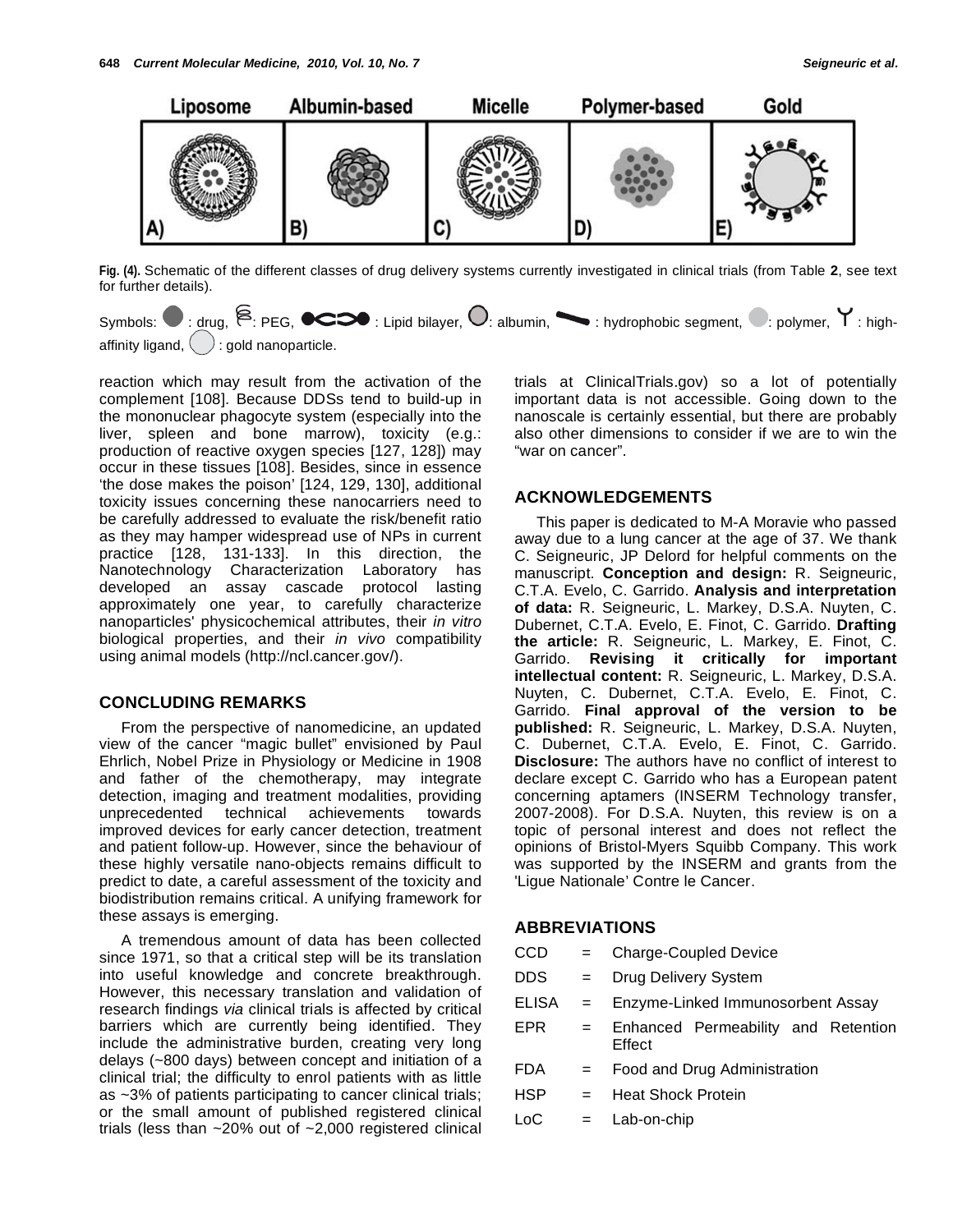- 
- SERS = Surface Enhanced Raman Scattering
- SPR = Surface Plasmon Resonance
- SPRi = Surface Plasmon Resonance imaging

### **REFERENCES**

- [1] Drexler KE. Molecular engineering: An approach to the development of general capabilities for molecular manipulation. Proc Natl Acad Sci USA 1981; 78(9): 5275-8.
- [2] Emerich DF, Thanos CG. The pinpoint promise of nanoparticle-based drug delivery and molecular diagnosis. Biomol Eng 2006; 23(4): 171-84.
- [3] Moghimi SM, Kissel T. Particulate nanomedicines. Adv Drug Deliv Rev 2006; 58(14): 1451-5.
- [4] Nanotechnology: A Report of the U.S. Food and Drug Administration Nanotechnology Task Force. Rockville MD 2007.
- [5] Cancer Nanotechnology plan: A Strategic Initiative to Transform Clinical Oncology and Basic Research through the Directed Application of Nanotechnology: National Institutes of Health & National Cancer Institute 2004.
- [6] Langer R. Drug delivery. Drugs on target. Science 2001; 293(5527): 58-9.
- [7] Tanaka T, Decuzzi P, Cristofanilli M, *et al*. Nanotechnology for breast cancer therapy. Biomed Microdevices 2009; 11(1): 49-63.
- [8] Murthy SK. Nanoparticles in modern medicine: state of the art and future challenges. Int J Nanomed 2007; 2(2): 129-41.
- [9] Alexis F, Rhee JW, Richie JP, Radovic-Moreno AF, Langer R, Farokhzad OC. New frontiers in nanotechnology for cancer treatment. Urol Oncol 2008; 26(1): 74-85.
- [10] Sporn MB. The war on cancer: a review. Ann N Y Acad Sci 1997; 833: 137-46.
- [11] Potti A, Schilsky RL, Nevins JR. Refocusing the war on cancer: the critical role of personalized treatment. Sci Transl Med 2010; 2(28): 28cm13.
- [12] Kim KY. Nanotechnology platforms and physiological challenges for cancer therapeutics. Nanomedicine 2007; 3(2): 103-10.
- [13] Weinberg RA. The Biology of Cancer. New York: Garland Scientific: 2006
- [14] Hood L, Heath JR, Phelps ME, Lin B. Systems biology and new technologies enable predictive and preventative medicine. Science 2004; 306(5696): 640-3.
- [15] Ferrari M. Cancer nanotechnology: opportunities and challenges. Nat Rev Cancer 2005; 5(3): 161-71.
- [16] van der Greef J, Stroobant P, van der Heijden R. The role of analytical sciences in medical systems biology. Curr Opin Chem Biol 2004; 8(5): 559-65.
- [17] Cheng MM, Cuda G, Bunimovich YL, *et al*. Nanotechnologies for biomolecular detection and medical diagnostics. Curr Opin Chem Biol 2006; 10(1): 11-9.
- [18] Anderson NL, Anderson NG. The human plasma proteome: history, character, and diagnostic prospects. Mol Cell Proteomics 2002; 1(11): 845-67.
- [19] Vogelstein B, Kinzler KW. Cancer genes and the pathways they control. Nat Med 2004; 10(8): 789-99.
- [20] Geho DH, Luchini A, Garaci E, Belluco C, Petricoin E, Liotta LA. Nanotechnology in clinical proteomics. Nanomedicine (Lond) 2007; 2(1): 1-5.
- [21] Fung G, Seigneuric R, Krishnan S, Rao RB, Wouters BG, Lambin P. Reducing a Biomarkers List *via* Mathematical Programming: Application to Gene Signatures to Detect Time-Dependent Hypoxia in Cancer. In: Sixth International Conference on Machine Learning and Applications (ICMLA 2007); 2007; 2007. p. 482-487.
- [22] Seigneuric R, van Riel NAW, Starmans MHW, *et al*. Systems Biology Applied to Cancer Research. In: Daskalaki A, editor. Handbook of Research on Systems Biology Applications in Medicine. Hershey, N.Y.: Medical Information science reference; 2009. p. 339-353.
- [23] Di Carlo D, Lee LP. Dynamic single-cell analysis for quantitative biology. Anal Chem 2006; 78(23): 7918-25.
- [24] Toriello NM, Douglas ES, Thaitrong N, *et al*. Integrated microfluidic bioprocessor for single-cell gene expression analysis. Proc Natl Acad Sci USA 2008; 105(51): 20173-8.
- [25] Hunter PJ, Borg TK. Integration from proteins to organs: the Physiome Project. Nat Rev Mol Cell Biol 2003; 4(3): 237-43.
- [26] Oh JE, Krapfenbauer K, Fountoulakis M, Frischer T, Lubec G. Evidence for the existence of hypothetical proteins in human bronchial epithelial, fibroblast, amnion, lymphocyte, mesothelial and kidney cell lines. Amino Acids 2004; 26(1): 9-18.
- [27] Hunter P, Smith N, Fernandez J, Tawhai M. Integration from proteins to organs: the IUPS Physiome Project. Mech Ageing Dev 2005; 126(1): 187-92.
- [28] Diehl F, Schmidt K, Choti MA, *et al*. Circulating mutant DNA to assess tumor dynamics. Nat Med 2008; 14(9): 985-90.
- [29] Seigneuric R, Starmans MH, Fung G, *et al*. Impact of supervised gene signatures of early hypoxia on patient survival. Radiother Oncol 2007; 83(3): 374-82.
- [30] van 't Veer LJ, Dai H, van de Vijver MJ, *et al*. Gene expression profiling predicts clinical outcome of breast cancer. Nature 2002; 415(6871): 530-6.
- [31] Koritzinsky M, Magagnin MG, van den Beucken T, *et al*. Gene expression during acute and prolonged hypoxia is regulated by distinct mechanisms of translational control. Embo J 2006; 25(5): 1114-25.
- [32] Koritzinsky M, Seigneuric R, Magagnin MG, van den Beucken T, Lambin P, Wouters BG. The hypoxic proteome is influenced by gene-specific changes in mRNA translation. Radiother Oncol 2005; 76(2): 177-86.
- [33] Croce CM. Oncogenes and cancer. N Engl J Med 2008; 358(5): 502-11.
- [34] Hanash S. Disease proteomics. Nature 2003; 422(6928): 226-32.
- [35] Magagnin MG, Sergeant K, van den Beucken T, *et al*. Proteomic analysis of gene expression following hypoxia and reoxygenation reveals proteins involved in the recovery from endoplasmic reticulum and oxidative stress. Radiother Oncol 2007; 83(3): 340-5.
- [36] Ellis DI, Dunn WB, Griffin JL, Allwood JW, Goodacre R. fingerprinting as a diagnostic tool. Pharmacogenomics 2007; 8(9): 1243-66.
- [37] Fujita Y, Nakanishi T, Miyamoto Y, *et al*. Proteomics-based identification of autoantibody against heat shock protein 70 as a diagnostic marker in esophageal squamous cell carcinoma. Cancer Lett 2008; 263(2): 280-90.
- [38] Sawyers CL. The cancer biomarker problem. Nature 2008; 452(7187): 548-52.
- [39] Fabian TK, Fejerdy P, Csermely P. Salivary Genomics, Transcriptomics and Proteomics: The Emerging Concept of the Oral Ecosystem and their Use in the Early Diagnosis of Cancer and other Diseases. Curr Genomics 2008; 9(1): 11- 21.
- [40] Tan W, Sabet L, Li Y, *et al*. Optical protein sensor for detecting cancer markers in saliva. Biosens Bioelectron 2008; 24(2): 266-71.<br>Wong DT. Sa
- [41] Wong DT. Salivary diagnostics powered by nanotechnologies, proteomics and genomics. J Am Dent Assoc 2006; 137(3): 313-21.
- [42] Reyes-Goddard JM, Barr H, Stone N. Surface enhanced Raman scattering of herpes simplex virus in tear film. Photodiagnosis Photodyn Ther 2008; 5(1): 42-9.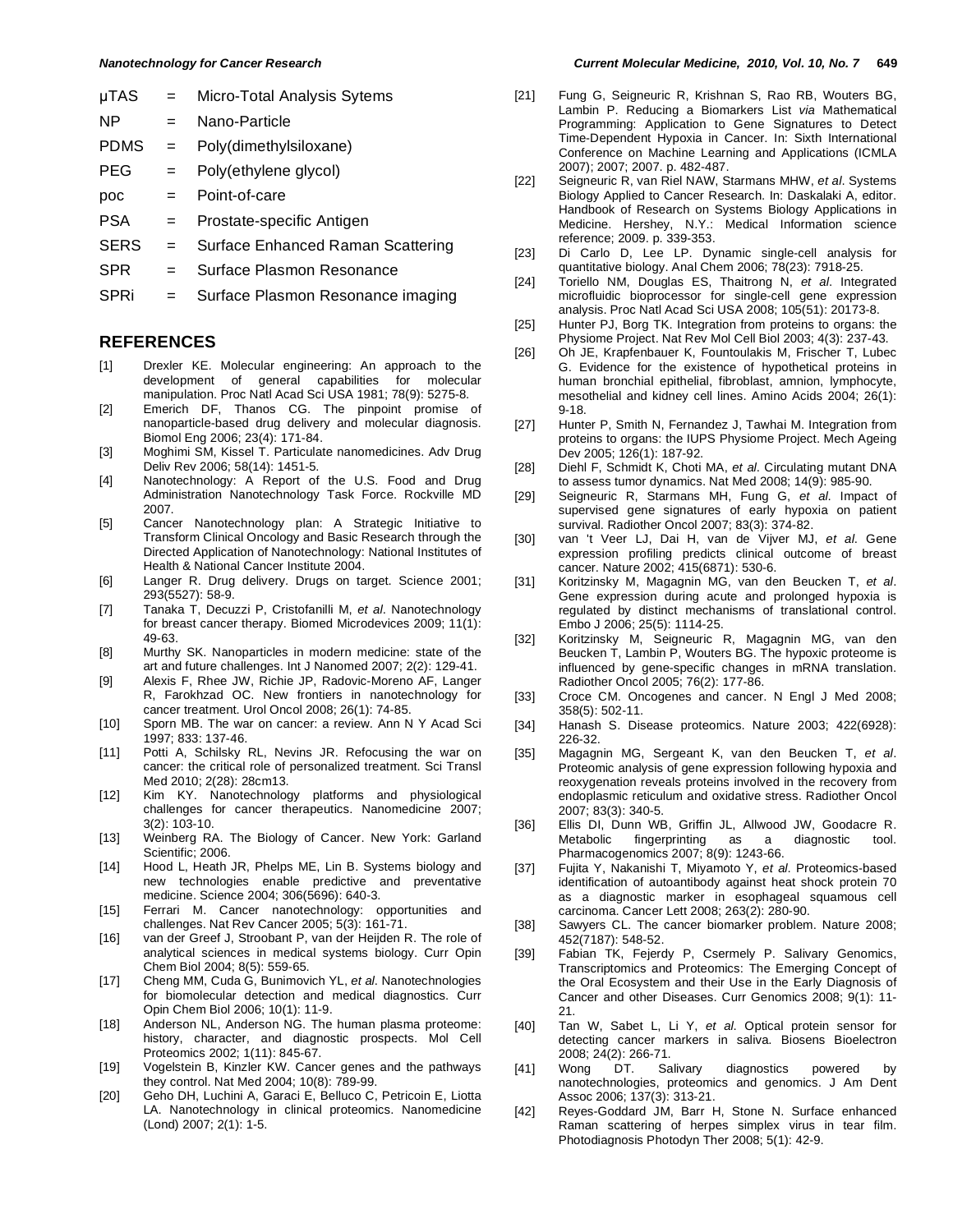- [43] Husemann Y, Geigl JB, Schubert F, *et al*. Systemic spread is an early step in breast cancer. Cancer Cell 2008; 13(1): 58- 68.
- [44] Weigelt B, Peterse JL, van 't Veer LJ. Breast cancer metastasis: markers and models. Nat Rev Cancer 2005; 5(8): 591-602.
- [45] Pantel K, Brakenhoff RH. Dissecting the metastatic cascade. Nat Rev Cancer 2004; 4(6): 448-56.
- [46] Bernards R, Weinberg RA. A progression puzzle. Nature 2002; 418(6900): 823.
- [47] Podsypanina K, Du YC, Jechlinger M, Beverly LJ, Hambardzumyan D, Varmus H. Seeding and propagation of untransformed mouse mammary cells in the lung. Science 2008; 321(5897): 1841-4.
- [48] van de Vijver MJ, He YD, van't Veer LJ, *et al*. A geneexpression signature as a predictor of survival in breast cancer. N Engl J Med 2002; 347(25): 1999-2009.
- [49] Ramaswamy S, Ross KN, Lander ES, Golub TR. A molecular signature of metastasis in primary solid tumors. Nat Genet 2003; 33(1): 49-54.
- [50] Eccles SA, Welch DR. Metastasis: recent discoveries and novel treatment strategies. Lancet 2007; 369(9574): 1742- 57.
- [51] Pantel K, Brakenhoff RH, Brandt B. Detection, clinical relevance and specific biological properties of disseminating tumour cells. Nat Rev Cancer 2008; 8(5): 329-40.
- [52] Braun S, Naume B. Circulating and disseminated tumor cells. J Clin Oncol 2005; 23(8): 1623-6.
- [53] Liotta LA, Ferrari M, Petricoin E. Clinical proteomics: written in blood. Nature 2003; 425(6961): 905.
- [54] Baeuerle PA, Gires O. EpCAM (CD326) finding its role in cancer. Br J Cancer 2007; 96(3): 417-23.
- [55] Herlyn M, Steplewski Z, Herlyn D, Koprowski H. Colorectal carcinoma-specific antigen: detection by means of monoclonal antibodies. Proc Natl Acad Sci USA 1979; 76(3): 1438-42.
- [56] Koprowski H, Steplewski Z, Herlyn D, Herlyn M. Study of antibodies against human melanoma produced by somatic cell hybrids. Proc Natl Acad Sci USA 1978; 75(7): 3405-9.
- [57] Trzpis M, McLaughlin PM, de Leij LM, Harmsen MC. Epithelial cell adhesion molecule: more than a carcinoma marker and adhesion molecule. Am J Pathol 2007; 171(2): 386-95.
- [58] Balzar M, Winter MJ, de Boer CJ, Litvinov SV. The biology of the 17-1A antigen (Ep-CAM). J Mol Med 1999; 77(10): 699- 712.
- [59] Rao CG, Chianese D, Doyle GV, *et al*. Expression of epithelial cell adhesion molecule in carcinoma cells present in blood and primary and metastatic tumors. Int J Oncol 2005; 27(1): 49-57.
- [60] Al-Hajj M, Wicha MS, Benito-Hernandez A, Morrison SJ, Clarke MF. Prospective identification of tumorigenic breast cancer cells. Proc Natl Acad Sci USA 2003; 100(7): 3983-8.
- [61] Visvader JE, Lindeman GJ. Cancer stem cells in solid tumours: accumulating evidence and unresolved questions. Nat Rev Cancer 2008; 8(10): 755-68.
- [62] Zhou BB, Zhang H, Damelin M, Geles KG, Grindley JC, Dirks PB. Tumour-initiating cells: challenges and opportunities for anticancer drug discovery. Nat Rev Drug Discov 2009; 8(10): 806-23.
- [63] Papin JA, Hunter T, Palsson BO, Subramaniam S. Reconstruction of cellular signalling networks and analysis of their properties. Nat Rev Mol Cell Biol 2005; 6(2): 99-111.
- [64] DePasquale JA, Samsonoff WA, Gierthy JF. 17-beta-Estradiol induced alterations of cell-matrix and intercellular adhesions in a human mammary carcinoma cell line. J Cell Sci 1994; 107 (Pt 5): 1241-54.
- [65] Cristofanilli M, Budd GT, Ellis MJ, *et al*. Circulating tumor cells, disease progression, and survival in metastatic breast cancer. N Engl J Med 2004; 351(8): 781-91.
- [66] de Bono JS, Scher HI, Montgomery RB, *et al*. Circulating tumor cells predict survival benefit from treatment in metastatic castration-resistant prostate cancer. Clin Cancer Res 2008; 14(19): 6302-9.
- [67] Krivacic RT, Ladanyi A, Curry DN, *et al*. A rare-cell detector for cancer. Proc Natl Acad Sci USA 2004; 101(29): 10501-4.
- [68] Nagrath S, Sequist LV, Maheswaran S, *et al*. Isolation of rare circulating tumour cells in cancer patients by microchip technology. Nature 2007; 450(7173): 1235-9.
- [69] Gross HJ, Verwer B, Houck D, Hoffman RA, Recktenwald D. Model study detecting breast cancer cells in peripheral blood mononuclear cells at frequencies as low as 10(-7). Proc Natl Acad Sci USA 1995; 92(2): 537-41.
- [70] Maheswaran S, Sequist LV, Nagrath S, CV, *et al*. Detection of mutations in EGFR in circulating lung-cancer cells. N Engl J Med 2008; 359(4): 366-77.
- [71] Masson JF, Battaglia TM, Khairallah P, Beaudoin S, Booksh KS. Quantitative measurement of cardiac markers in undiluted serum. Anal Chem 2007; 79(2): 612-9.
- [72] Uchida K, Otsuka H, Kaneko M, Kataoka K, Nagasaki Y. A reactive poly(ethylene glycol) layer to achieve specific surface plasmon resonance sensing with a high S/N ratio: the substantial role of a short underbrushed PEG layer in minimizing nonspecific adsorption. Anal Chem 2005; 77(4): 1075-80.
- [73] Cortez C, Tomaskovic-Crook E, Johnston AP, *et al*. Influence of size, surface, cell line, and kinetic properties on the specific binding of A33 antigen-targeted multilayered particles and capsules to colorectal cancer cells. ACS Nano 2007; 1(2): 93-102.
- [74] Davis JJ, Tkac J, Laurenson S, Ko Ferrigno P. Peptide aptamers in label-free protein detection: 1. Characterization of the immobilized scaffold. Anal Chem 2007; 79(3): 1089- 96.
- [75] Baines IC, Colas P. Peptide aptamers as quides for smallmolecule drug discovery. Drug Discov Today 2006; 11(7-8): 334-41.
- [76] Farokhzad OC, Cheng J, Teply BA, *et al*. Targeted nanoparticle-aptamer bioconjugates for cancer chemotherapy *in vivo*. Proc Natl Acad Sci USA 2006; 103(16): 6315-20.
- [77] Ladner RC. Antibodies cut down to size. Nat Biotechnol 2007; 25(8): 875-7.
- [78] Heath JR, Davis ME. Nanotechnology and cancer. Annu Rev Med 2008; 59: 251-65.
- [79] Legay G. Analyse locale des sensibilités des lectures angulaires, spectroscopiques et ellipsométriques de la Résonance des Plasmons de Surface en vue de la miniaturisation des biocapteurs optiques. Dijon: Université de Bourgogne; 2006.
- [80] Braun T, Ghatkesar MK. Measuring the intrinsic nanomechanics of molecular interactions with microcantilever. Eur J Nanomed 2009; 2: 13-15.
- [81] Wu G, Datar RH, Hansen KM, Thundat T, Cote RJ, Majumdar A. Bioassay of prostate-specific antigen (PSA) using microcantilevers. Nat Biotechnol 2001; 19(9): 856-60.
- [82] Campbell CT, Kim G. SPR microscopy and its applications to high-throughput analyses of biomolecular binding events and their kinetics. Biomaterials 2007; 28(15): 2380-92.
- [83] Hoa XD, Kirk AG, Tabrizian M. Towards integrated and sensitive surface plasmon resonance biosensors: a review of recent progress. Biosens Bioelectron 2007; 23(2): 151-60.
- [84] Jung LS, Campbell CT, Chinowsky TM, Mar MN, Sinclair SY. Quantitative interpretation of the response of surface plasmon resonance sensors to adsorbed films. Langmuir 1998; 14: 5636-48.
- [85] Piliarik M, Vaisocherova H, Homola J. A new surface plasmon resonance sensor for high-throughput screening applications. Biosens Bioelectron 2005; 20(10): 2104-10.
- [86] Lausted C, Hu Z, Hood L. Quantitative serum proteomics from surface plasmon resonance imaging. Mol Cell Proteomics 2008; 7(12): 2464-74.
- [87] Scaffidi JP, Gregas MK, Seewaldt V, Vo-Dinh T. SERSbased plasmonic nanobiosensing in single living cells. Anal Bioanal Chem 2009; 393(4): 1135-41.
- [88] Kneipp L. Surface-enhanced Raman scaterring. Am J Phys 2007: 40-46.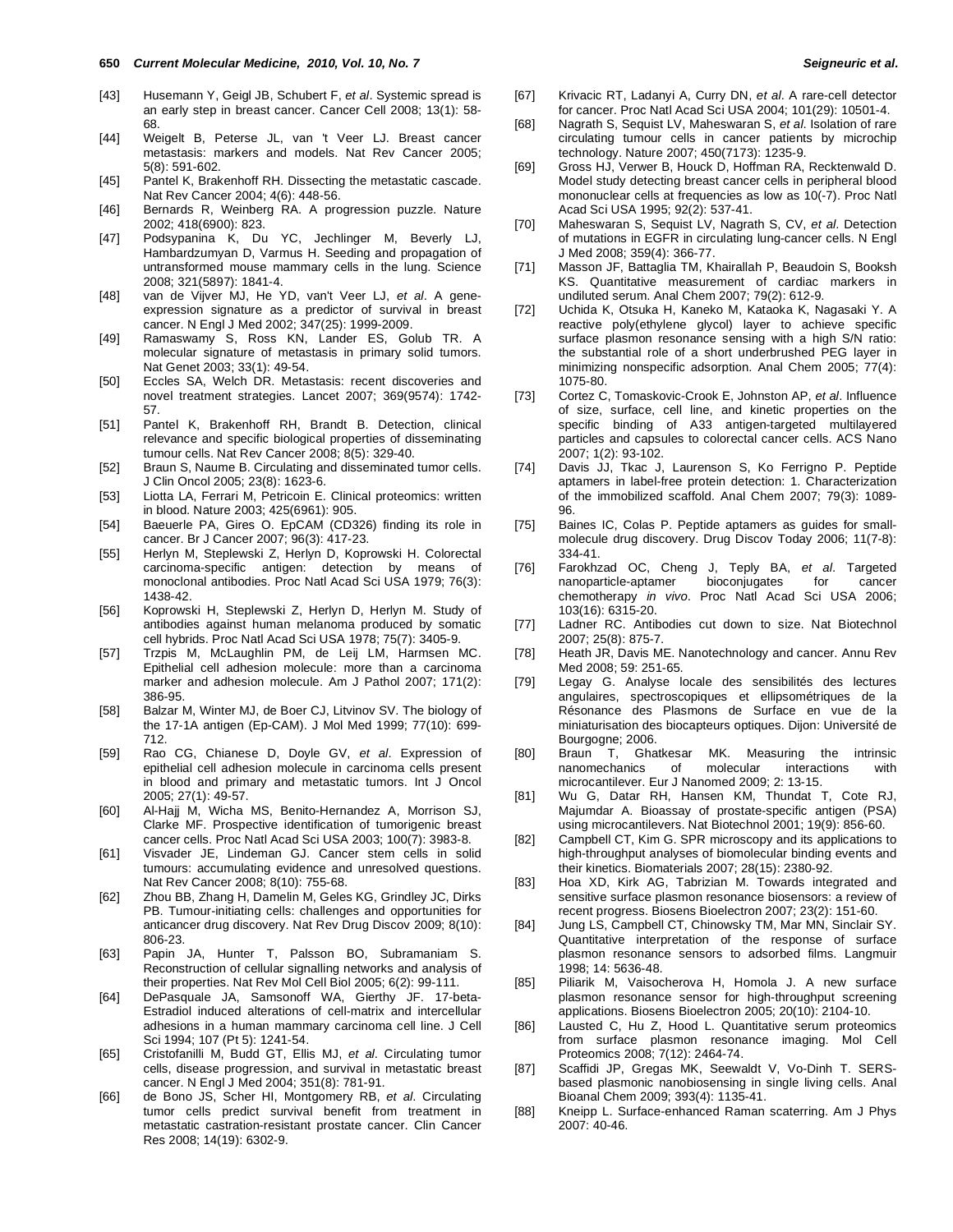- [89] Goodacre R, Jarvis RM. Applications in bioprocesses and biotechnology. Eur Pharmaceut Rev 2005(4): 72-7.
- [90] Huang X, El-Sayed IH, Qian W, El-Sayed MA. Cancer cells assemble and align gold nanorods conjugated to antibodies to produce highly enhanced, sharp, and polarized surface Raman spectra: a potential cancer diagnostic marker. Nano Lett 2007; 7(6): 1591-7.
- [91] El-Ali J, Sorger PK, Jensen KF. Cells on chips. Nature 2006; 442(7101): 403-11.
- [92] Weibel DB, Diluzio WR, Whitesides GM. Microfabrication meets microbiology. Nat Rev Microbiol 2007; 5(3): 209-18.
- [93] McDonald JC, Whitesides GM. Poly(dimethylsiloxane) as a material for fabricating microfluidic devices. Acc Chem Res 2002; 35(7): 491-9.
- [94] Whitesides GM. The origins and the future of microfluidics. Nature 2006; 442(7101): 368-73.
- [95] Jönsson H. Microfluidics for lab-on-chip applications: Lund Graduate School of Biomedical Research; 2002.
- [96] Quake SR, Scherer A. From micro- to nanofabrication with soft materials. Science 2000; 290(5496): 1536-40.
- [97] Beebe DJ, Mensing GA, Walker GM. Physics and applications of microfluidics in biology. Annu Rev Biomed Eng 2002; 4: 261-86.
- [98] Chen CS, Mrksich M, Huang S, Whitesides GM, Ingber DE. Geometric control of cell life and death. Science 1997; 276(5317): 1425-8.
- [99] Cukierman E, Pankov R, Stevens DR, Yamada KM. Taking cell-matrix adhesions to the third dimension. Science 2001; 294(5547): 1708-12.
- [100] Discher DE, Janmey P, Wang YL. Tissue cells feel and respond to the stiffness of their substrate. Science 2005; 310(5751): 1139-43.
- [101] Yamada KM, Cukierman E. Modeling tissue morphogenesis and cancer in 3D. Cell 2007; 130(4): 601-10.
- [102] Nilsson J, Evander M, Hammarstrom B, Laurell T. Review of cell and particle trapping in microfluidic systems. Anal Chim Acta 2009; 649(2): 141-57.
- [103] Green JV, Kniazeva T, Abedi M, Sokhey DS, Taslim ME, Murthy SK. Effect of channel geometry on cell adhesion in microfluidic devices. Lab Chip 2009; 9(5): 677-85.
- [104] Adams AA, Okagbare PI, Feng J, *et al*. Highly efficient circulating tumor cell isolation from whole blood and labelfree enumeration using polymer-based microfluidics with an integrated conductivity sensor. J Am Chem Soc 2008; 130(27): 8633-41.
- [105] Paguirigan AL, Beebe DJ. Microfluidics meet cell biology: bridging the gap by validation and application of microscale techniques for cell biological assays. Bioessays 2008; 30(9): 811-21.
- [106] Kim B, Han G, Toley BJ, Kim CK, Rotello VM, Forbes NS. Tuning payload delivery in tumour cylindroids using gold nanoparticles. Nat Nanotechnol 2010; 5(6): 465-72.
- [107] Devalapally H, Chakilam A, Amiji MM. Role of nanotechnology in pharmaceutical product development. J Pharm Sci 2007; 96(10): 2547-65.
- [108] Allen TM, Cullis PR. Drug delivery systems: entering the mainstream. Science 2004; 303(5665): 1818-22.
- [109] Matsumura Y, Maeda H. A new concept for macromolecular therapeutics in cancer chemotherapy: mechanism of tumoritropic accumulation of proteins and the antitumor agent smancs. Cancer Res 1986; 46(12 Pt 1): 6387-92.
- [110] Minchinton AI, Tannock IF. Drug penetration in solid tumours. Nat Rev Cancer 2006; 6(8): 583-92.
- [111] Iyer AK, Khaled G, Fang J, Maeda H. Exploiting the enhanced permeability and retention effect for tumor targeting. Drug Discov Today 2006; 11(17-18): 812-8.
- [112] Jain RK. Normalization of tumor vasculature: an emerging concept in antiangiogenic therapy. Science 2005; 307(5706): 58-62.
- [113] Jain RK. Normalizing tumor vasculature with anti-angiogenic therapy: a new paradigm for combination therapy. Nat Med 2001; 7(9): 987-9.
- [114] Vaupel P, Harrison L. Tumor hypoxia: causative factors, compensatory mechanisms, and cellular response. Oncologist 2004; 9 Suppl 5: 4-9.
- [115] Harris AL. Hypoxia--a key regulatory factor in tumour growth. Nat Rev Cancer 2002; 2(1): 38-47.
- [116] Davis AJ, Tannock IF. Tumor physiology and resistance to chemotherapy: repopulation and drug penetration. Cancer Treat Res 2002; 112: 1-26.
- [117] Davis ME, Chen ZG, Shin DM. Nanoparticle therapeutics: an emerging treatment modality for cancer. Nat Rev Drug Discov 2008; 7(9): 771-82.
- [118] Yuan F, Dellian M, Fukumura D, *et al*. Vascular permeability in a human tumor xenograft: molecular size dependence and cutoff size. Cancer Res 1995; 55(17): 3752-6.
- [119] Liu Y, Miyoshi H, Nakamura M. Nanomedicine for drug delivery and imaging: a promising avenue for cancer therapy and diagnosis using targeted functional nanoparticles. Int J Cancer 2007; 120(12): 2527-37.
- [120] Brannon-Peppas L, Blanchette JO. Nanoparticle and targeted systems for cancer therapy. Adv Drug Deliv Rev 2004; 56(11): 1649-59.
- [121] Torchilin VP. Passive and active drug targeting: drug delivery to tumors as an example. Handb Exp Pharmacol 2010; (197): 3-53.
- [122] Torchilin VP. Recent advances with liposomes as pharmaceutical carriers. Nat Rev Drug Discov 2005; 4(2): 145-60.
- [123] Green MR, Manikhas GM, Orlov S, *et al*. Abraxane, a novel Cremophor-free, albumin-bound particle form of paclitaxel for the treatment of advanced non-small-cell lung cancer. Ann Oncol 2006; 17(8): 1263-8.
- [124] Wei C, Liu N, Xu P, *et al*. From bench to bedside: successful translational nanomedicine: highlights of the Third Annual Meeting of the American Academy of Nanomedicine. Nanomedicine 2007; 3(4): 322-31.
- [125] Kim TY, Kim DW, Chung JY, *et al*. Phase I and pharmacokinetic study of Genexol-PM, a cremophor-free, polymeric micelle-formulated paclitaxel, in patients with advanced malignancies. Clin Cancer Res 2004; 10(11): 3708-16.
- [126] Yurkovetskiy AV, Fram RJ. XMT-1001, a novel polymeric camptothecin pro-drug in clinical development for patients with advanced cancer. Adv Drug Deliv Rev 2009; 61(13): 1193-202.
- [127] Nel AE, Madler L, Velegol D, *et al*. Understanding biophysicochemical interactions at the nano-bio interface. Nat Mater 2009; 8(7): 543-57.
- [128] Donaldson K, Seaton A. The Janus faces of nanoparticles. J Nanosci Nanotechnol 2007; 7(12): 4607-11.
- [129] Lüllmann H, Mohr K ZA, Bieger D. Color Atlas of Pharmacology 1993: 369.
- [130] Seigneuric RG, Chasse JL, Auger P, Bardou A. Simulated interactions between a Class III antiarrhythmic drug and a figure 8 reentry. Acta Biotheor 2005; 53(4): 265-75.
- [131] Kostarelos K. The long and short of carbon nanotube toxicity. Nat Biotechnol 2008; 26(7): 774-6.
- [132] Medina C, Santos-Martinez MJ, Radomski A, Corrigan OI, Radomski MW. Nanoparticles: pharmacological and toxicological significance. Br J Pharmacol 2007; 150(5): 552- 8.
- [133] Vega-Villa KR, Takemoto JK, Yanez JA, Remsberg CM, Forrest ML, Davies NM. Clinical toxicities of nanocarrier systems. Adv Drug Deliv Rev 2008; 60(8): 929-38.
- [134] Allard WJ, Matera J, Miller MC, *et al*. Tumor cells circulate in the peripheral blood of all major carcinomas but not in healthy subjects or patients with nonmalignant diseases. Clin Cancer Res 2004; 10(20): 6897-904.
- [135] Ulmer A, Schmidt-Kittler O, Fischer J, *et al*. Immunomagnetic enrichment, genomic characterization, and prognostic impact of circulating melanoma cells. Clin Cancer Res 2004; 10(2): 531-7.
- [136] Hayes DF, Cristofanilli M, Budd GT, *et al*. Circulating tumor cells at each follow-up time point during therapy of metastatic